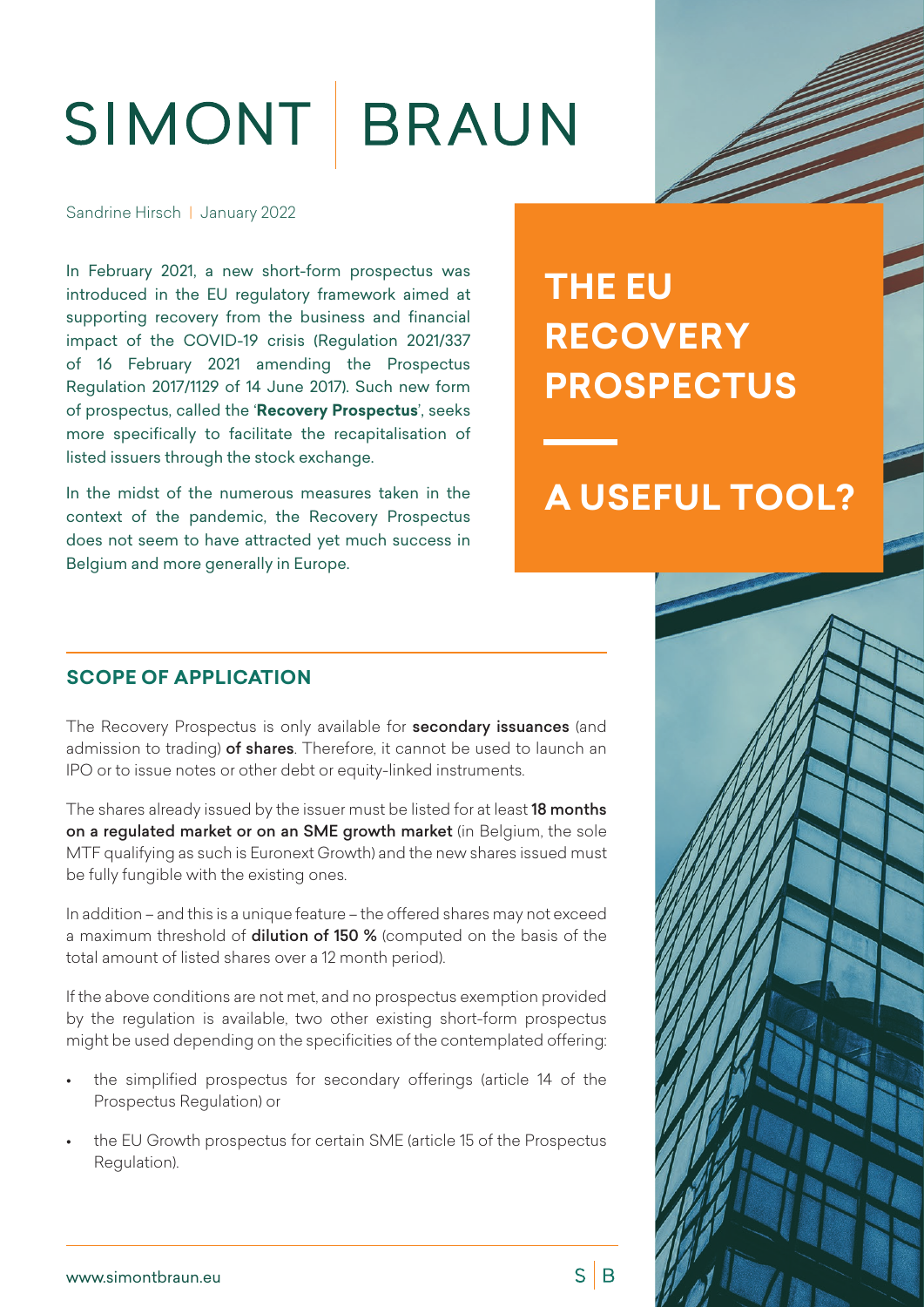#### **PROSPECTUS FORMAT**

The Recovery Prospectus must take the form of a single document of maximum 30 printed A4 sides, plus a summary of maximum 2 printed A4 sides. Those limitations in the number of pages seek to alleviate the extent of disclosure and thus to make it easy to produce for issuers and to understand by investors but it may be challenging in view of the number of items to be covered, which are listed in a new Annex V bis to the Prospectus Regulation.

One of the specificities in the information to be provided relates to the potential impact of the COVID-19 pandemic on the present and future activities of the issuer and to the receipt of any state aid support.

#### **DEADLINE FOR APPROVAL**

By derogation to the general rule that a prospectus must be approved by the regulator (in Belgium, the FSMA) within 10 working days as of a complete file, the deadline for approval of the Recovery Prospectus is reduced to 7 working days. However, a pre-notification obligation to the regulator of a least 5 working days prior to the filing is required so that in practice, the procedure may not actually be much faster.

#### **OTHER APPLICABLE RULES**

The rules relating to the availability of the prospectus, the use of languages, the duration of its validity and the passporting among EU members are identical to other forms of prospectus. Likewise, the rules relating to the liability of the issuers are not modified.

#### **TEMPORARY REGIME AND FUTURE**

The Recovery Prospectus is a temporary measure that will in principle lapse on 31 December 2022. As a prospectus is valid during twelve months, Recovery Prospectuses which approved by the end of 2022 could continue to benefit from such regime for twelve months and thus up to 31 December 2023 at the latest.



2 |